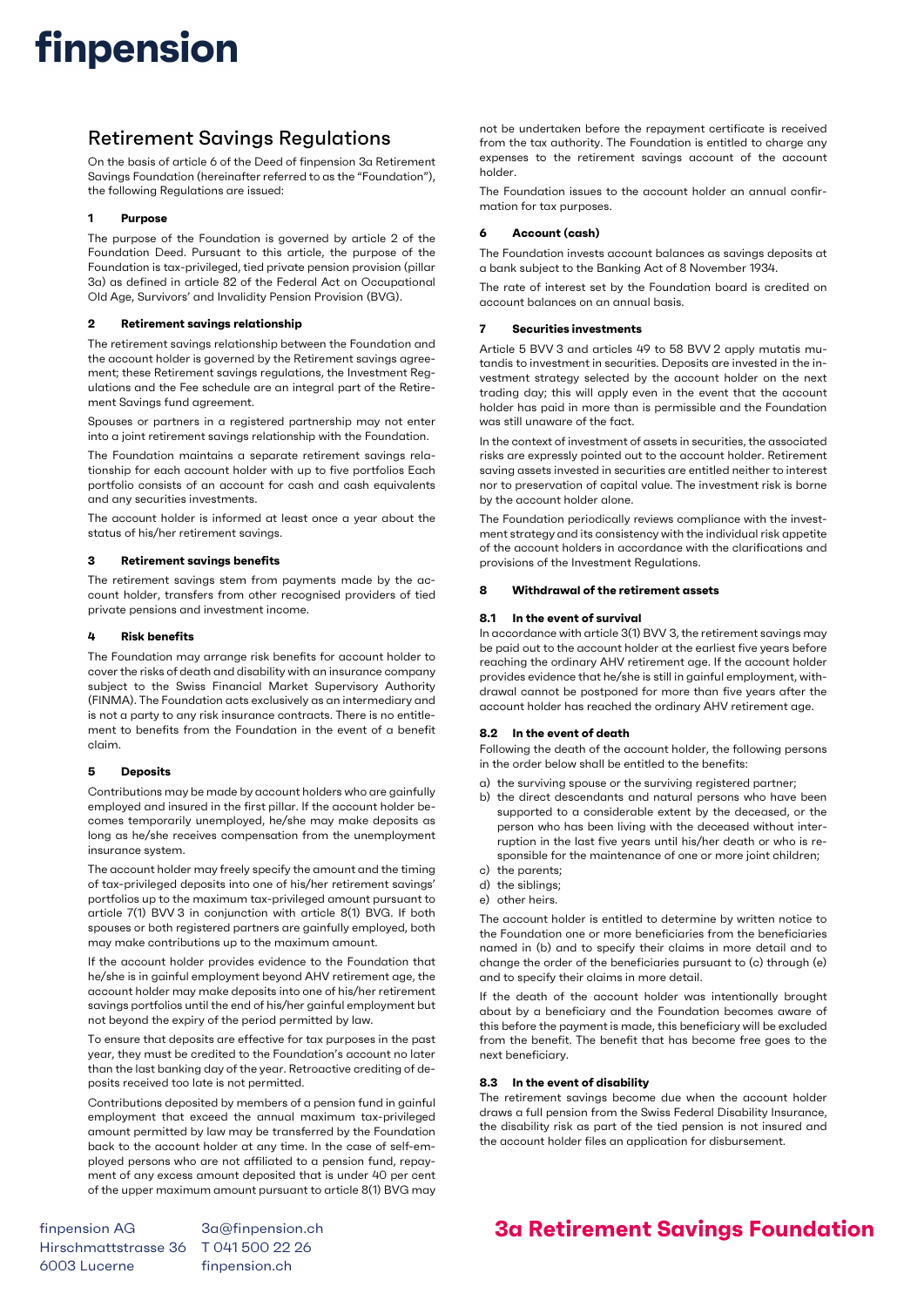# finpension

8.4 For the purpose of promotion of home ownership (WEF) The account holder may prematurely withdraw all or part of his/her retirement savings for

- a) the purchase and the creation of residential property for own use,
- b) the purchase of a share in residential property for own use,
- c) the repayment of mortgage loans on residential property used by the account holder.

Withdrawals within the scope of the promotion of home ownership can be asserted every five years. They are permitted until no later than five years prior to the ordinary AHV retirement age (the date of birth is deemed the cut-off date).

Instead of withdrawal, the retirement savings can be pledged in full or in part within the scope of the promotion of home ownership (cf. item 9). Pledging is possible until the ordinary AHV retirement age.

#### 8.5 Further options for premature withdrawal

Premature payment of the retirement savings at the account holder's request is possible in the following cases:

- a) if the account holder uses the payment made for buying into a tax-exempted retirement savings foundation or another recognised form of pension;
- b) if the account holder takes on gainful employment in a selfemployed capacity and is no longer subject to mandatory occupational pension arrangements (withdrawal possible within one year of commencement of the self-employment);
- c) if the account holder gives up his/her current gainful employment and takes on another form of gainful employment in a self-employed capacity (withdrawal possible within one year of commencement of the self-employment);
- d) if the account holder leaves Switzerland on a permanent basis.

#### 8.6 Consent of the spouse or the registered partner

If the account holder is married or is living in a registered partnership, the Foundation may, in the event of a payment pursuant to item 8.4 and item 8.5 (b) through (d), demand an official or notarised signature from the spouse or the registered partner.

#### 8.7 Notification to the tax authorities

When the retirement savings are paid out, the Foundation will notify the tax authorities in accordance with article 19 of the Federal Withholding Tax Act.

If, at the time of the request for payment is made, the account holder is resident in another country, the Foundation will be obliged to deduct withholding tax.

#### 8.8 Focal points of the benefits

Shares in securities will be sold and the corresponding proceeds will be credited to the account holder's account on the next trading day if a payment criterion pursuant to items 8.1 through 8.5 has been fulfilled, all conditions have been complied with and/or a complete request to this end has been received from the account holder.

At the request of the account holder and provided that it is feasible and permissible, securities holdings may be transferred from the account holder's retirement savings custody account to a private custody account or to the new retirement savings foundation. Any costs must be borne by the account holder or the beneficiaries.

No securities may be transferred to a non-tied securities custody account on behalf of account holders or beneficiaries regarded as US Persons (persons with citizenship, residence or tax liability in the USA).

The Foundation does not provide pensions. The capital is transferred or withdrawn solely in the form of a bank transfer to another account. The benefits to be provided by the Foundation will be provided exclusively in Swiss francs.

#### 9 Assignment and pledge

The retirement savings or the entitlement to benefits not yet due may be neither pledged nor assigned. This is subject to article 30b BVG, article 331d of the Swiss Code of Obligations (OR) and articles 8 through 10 of the Swiss Ordinance on the Promotion of Home Ownership with Occupational Pension Funds (article 4(2) BVV 3).

#### 10 Liability

The Foundation is not liable to the account holder for any consequences arising from the account holder's failure to comply with legal, contractual or regulatory obligations.

#### 11 Reporting obligations of the Foundation

The Foundation complies with the Swiss documentation and disclosure requirements. Any additional documentation or reporting obligation, possibly imposed by foreign authorities, exclusively concerns the relevant account holders, for which the Foundation is not liable and does not offer any services.

#### 12 Data of the account holder

The Foundation is entitled to call in third parties, in particular banks or insurance companies subject to the Banking Act, to perform its tasks under the retirement savings agreement. The account holder agrees that a bank or insurance company subject to the Banking Act may obtain knowledge of his/her data to the extent that this is necessary for the performance of its duties. The account holder also acknowledges that the Foundation may be obliged by law to disclose information to authorised third parties.

The account holder will store his/her documents and means of identification such as passwords or codes carefully and take all precautionary measures to prevent unauthorised persons from accessing them. When placing orders, he/she observes all precautionary measures that reduce the risk of misuse or fraud. Damage resulting from a breach of these duties of care will be borne by the account holder.

#### 13 Communications

Communication between the Foundation and the account holder and with authorised third parties via encrypted or unencrypted electronic media such as telephone, fax, mobile phone, text message, email, chat, social media, applications for mobile devices or other internet-based platforms, regardless of whether the communication is from or via Switzerland or abroad, is permitted. The Foundation is authorised to use all the aforementioned means of contact indicated by the account holder to the Foundation.

#### 14 Notifications to the account holder

The account holder will inform the Foundation immediately of any changes in the address and personal details he/she has provided to the Foundation. The Foundation is not liable for the consequences of insufficient, late or inaccurate information. Notifications from the Foundation are deemed to have been made if they were sent to the last contact address from the information provided by the account holder.

Written notifications to the account holder are deemed to have been validly delivered if they were sent to the last address registered with the Foundation. The date of dispatch is presumed to be the date of the copies or dispatch lists in the possession of the Foundation.

#### 15 Complaints

If the account holder or any beneficiary wishes to claim that orders were executed incorrectly or not at all, or if he/she wishes to contest account or custody account statements or other notifications from the Foundation, he/she must do so within 30 days. Otherwise, the notification is presumed to be correct.

finpension AG 3a@finpension.ch Hirschmattstrasse 36 T 041 500 22 26 6003 Lucerne finpension.ch

### 3a Retirement Savings Foundation